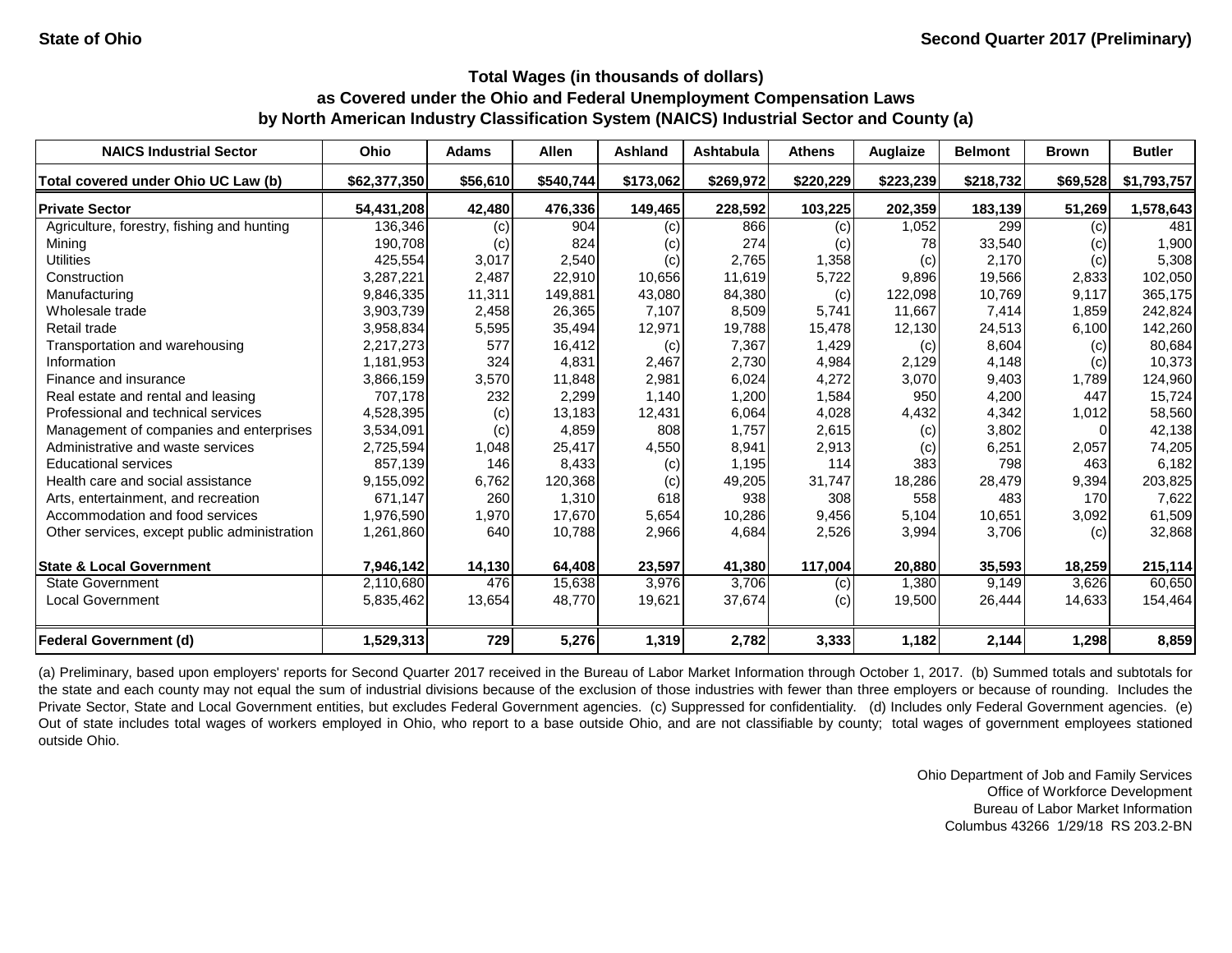| <b>NAICS Industrial Sector</b>               | Carroll  | Champaign | <b>Clark</b> | <b>Clermont</b> | <b>Clinton</b> | Columbiana | <b>Coshocton</b> | Crawford  | Cuyahoga    | <b>Darke</b> |
|----------------------------------------------|----------|-----------|--------------|-----------------|----------------|------------|------------------|-----------|-------------|--------------|
| Total covered under Ohio UC Law (b)          | \$69,000 | \$104,455 | \$471,509    | \$611,188       | \$187,003      | \$253,782  | \$90,127         | \$120,195 | \$9,355,655 | \$169,844    |
| <b>Private Sector</b>                        | 60,560   | 87,302    | 408,730      | 533,100         | 164,879        | 212,333    | 76,122           | 102,184   | 8,292,912   | 150,300      |
| Agriculture, forestry, fishing and hunting   | 50       | (c)       | 4,248        | (c)             | (c)            | 940        | 576              | (c)       | 1,135       | (c)          |
| Mining                                       | 1,337    | (c)       | 3,132        | (c)             | (c)            | 2,141      | 866              | (c)       | 7,640       | (c)          |
| <b>Utilities</b>                             | 847      | (c)       | (c)          | 6,553           | (c)            | (c)        | 5,836            | (c)       | 32,637      | 1,023        |
| Construction                                 | 22,000   | 4,998     | 11,420       | 38,738          | 2,502          | 10,804     | 2,730            | 4,225     | 306,675     | 9,948        |
| Manufacturing                                | 12,828   | 46,362    | 91,191       | 84,078          | 46,726         | 61,453     | 31,602           | 28,057    | 1,026,881   | 54,771       |
| Wholesale trade                              | 1,980    | (c)       | (c)          | 28,737          | (c)            | (c)        | 1,391            | 4,854     | 573,430     | 10,794       |
| Retail trade                                 | 4,620    | 6,102     | 35,587       | 68,410          | 10,523         | 26,210     | 7,300            | 8,723     | 433,285     | 11,485       |
| Transportation and warehousing               | 3,841    | 2,432     | 27,261       | 27,505          | 44,625         | 12,554     | 2,048            | (c)       | 247,761     | 12,383       |
| Information                                  | 303      | 747       | 1,568        | (c)             | 4,263          | 2,018      | 648              | 411       | 212,314     | 602          |
| Finance and insurance                        | 619      | 2,250     | 33,770       | 46,944          | 4,326          | 5,192      | 2,058            | 7,662     | 752,732     | 6,910        |
| Real estate and rental and leasing           | 1,763    | 511       | 3,935        | 9,857           | 1,089          | 1,669      | 343              | 300       | 167,236     | 642          |
| Professional and technical services          | 1,437    | (c)       | 9,055        | 41,276          | 2,523          | 4,572      | (c)              | 4,061     | 861,118     | (c)          |
| Management of companies and enterprises      | $\Omega$ | (c)       | 27,937       | 11,276          | 4,539          | 2,067      | (c)              | (c)       | 636,770     | (c)          |
| Administrative and waste services            | 1,101    | 2,410     | 15,905       | 26,927          | 3,589          | 10,501     | 1,868            | (c)       | 406,769     | 4,707        |
| <b>Educational services</b>                  | $\Omega$ | 1,623     | 7,343        | 2,640           | (c)            | 965        | 492              | (c)       | 204,219     | 285          |
| Health care and social assistance            | 4,654    | 7,232     | 78,089       | 62,576          | (c)            | 43,754     | 11,547           | (c)       | 1,725,055   | 20,585       |
| Arts, entertainment, and recreation          | 358      | 441       | 1,907        | 4,815           | 301            | 860        | 384              | 240       | 243,838     | 705          |
| Accommodation and food services              | 1,871    | 2,130     | 17,899       | 27,418          | 4,768          | 7,916      | 2,406            | 3,657     | 270,392     | 3,402        |
| Other services, except public administration | 953      | 1,524     | 14,890       | (c)             | 2,305          | 6,749      | 1,304            | 1,798     | 183,026     | 2,171        |
| <b>State &amp; Local Government</b>          | 8,440    | 17,153    | 62,779       | 78,088          | 22,124         | 41,449     | 14,005           | 18,011    | 1,062,743   | 19,544       |
| <b>State Government</b>                      | 447      | 621       | 2,173        | 9,116           | 2,094          | 4,120      | 551              | 1,921     | 73,985      | 586          |
| <b>Local Government</b>                      | 7,993    | 16,532    | 60,606       | 68,972          | 20,030         | 37,329     | 13,454           | 16,090    | 988,758     | 18,958       |
| <b>Federal Government (d)</b>                | 557      | 845       | 9,101        | 6,445           | 2,106          | 9,574      | 1,005            | 1,036     | 316,321     | 1,356        |

(a) Preliminary, based upon employers' reports for Second Quarter 2017 received in the Bureau of Labor Market Information through October 1, 2017. (b) Summed totals and subtotals for the state and each county may not equal the sum of industrial divisions because of the exclusion of those industries with fewer than three employers or because of rounding. Includes the Private Sector, State and Local Government entities, but excludes Federal Government agencies. (c) Suppressed for confidentiality. (d) Includes only Federal Government agencies. (e) Out of state includes total wages of workers employed in Ohio, who report to a base outside Ohio, and are not classifiable by county; total wages of government employees stationed outside Ohio.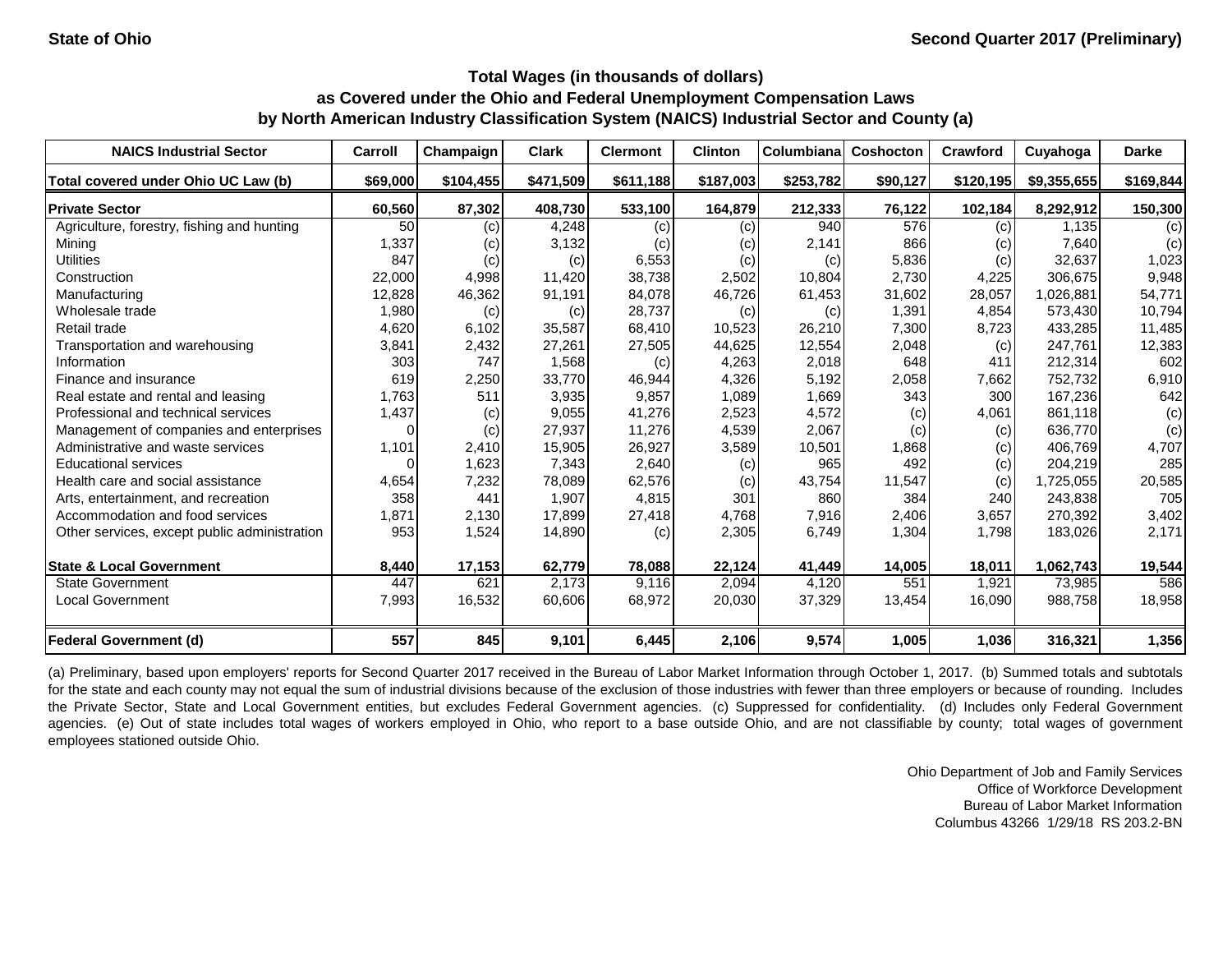| <b>NAICS Industrial Sector</b>               | <b>Defiance</b> | <b>Delaware</b> | Erie      | <b>Fairfield</b> | <b>Fayette</b> | <b>Franklin</b> | <b>Fulton</b> | Gallia    | Geauga    | Greene    |
|----------------------------------------------|-----------------|-----------------|-----------|------------------|----------------|-----------------|---------------|-----------|-----------|-----------|
| Total covered under Ohio UC Law (b)          | \$158,918       | \$1,116,672     | \$352,274 | \$421,403        | \$97,556       | \$9,570,042     | \$179,446     | \$103,961 | \$349,700 | \$656,951 |
| <b>Private Sector</b>                        | 139,255         | 1,020,447       | 295,944   | 345,103          | 81,550         | 7,913,466       | 157,528       | 87,469    | 310,620   | 543,552   |
| Agriculture, forestry, fishing and hunting   | 2,049           | (c)             | (c)       | 497              | 909            | 3,959           | (c)           | (c)       | (c)       | (c)       |
| Mining                                       |                 | (c)             | (c)       | 261              |                | 4,969           | (c)           | (c)       | (c)       | (c)       |
| <b>Utilities</b>                             | (c)             | 2,739           | (c)       | 5,430            | (c)            | 80,482          | (c)           | 20,168    | (c)       | (c)       |
| Construction                                 | 3,672           | 49,583          | 11,686    | 26,146           | 3,413          | 407,270         | 9,951         | 4,648     | 28,138    | 17,139    |
| Manufacturing                                | 56,898          | 97,172          | 78,034    | 55,898           | 21,489         | 565,906         | 81,727        | 7,012     | 91,385    | 52,352    |
| Wholesale trade                              | (c)             | 38,139          | 13,994    | 12,123           | (c)            | 466,234         | 10,542        | 1,038     | 27,924    | 17,997    |
| Retail trade                                 | 15,730          | 81,281          | 30,043    | 41,494           | 12,979         | 568,678         | 10,536        | 9,701     | 31,272    | 65,392    |
| Transportation and warehousing               | 6,653           | 28,046          | (c)       | 25,661           | 12,176         | 506,231         | (c)           | 2,979     | (c)       | (c)       |
| Information                                  | 1,907           | 10,759          | 3,984     | 2,527            | 425            | 263,091         | 452           | 687       | 1,347     | 8,730     |
| Finance and insurance                        | 8,166           | 117,162         | 10,322    | 9,003            | 4,318          | 892,700         | 3,194         | 3,673     | 10,134    | 17,697    |
| Real estate and rental and leasing           | 574             | 10,190          | 1,949     | 3,931            | 373            | 137,422         | 714           | 252       | 2,245     | 4,810     |
| Professional and technical services          | 2,521           | 106,276         | 6,062     | 12,106           | 1,189          | 886,369         | 3,039         | (c)       | 15,639    | 177,122   |
| Management of companies and enterprises      | 682             | 242,893         | 3,269     | 4,909            | $\Omega$       | 690,687         | 622           | (c)       | 3,596     | 15,620    |
| Administrative and waste services            | 4,467           | 48,766          | 6,666     | 24,242           | 2,763          | 489,543         | 2,036         | 595       | 18,980    | 17,258    |
| <b>Educational services</b>                  | 1,633           | 9,780           | 1,577     | 1,556            | (c)            | 142,660         | (c)           | (c)       | 5,029     | 17,941    |
| Health care and social assistance            | 19,679          | 88,921          | 57,381    | 83,108           | (c)            | 1,208,547       | (c)           | (c)       | 41,238    | 69,027    |
| Arts, entertainment, and recreation          | 400             | 16,459          | 23,395    | 1,941            | 322            | 73,562          | 1,198         | 117       | 2,020     | 2,676     |
| Accommodation and food services              | 4,628           | 48,189          | 25,641    | 23,954           | 4,141          | 304,952         | 3,056         | 3,492     | 9,417     | 35,457    |
| Other services, except public administration | 2,940           | 20,477          | 5,438     | 10,317           | 956            | 220,203         | 2,176         | 2,525     | 9,813     | 9,870     |
| <b>State &amp; Local Government</b>          | 19,663          | 96,225          | 56,330    | 76,300           | 16,006         | 1,656,576       | 21,918        | 16,492    | 39,080    | 113,399   |
| <b>State Government</b>                      | 1,204           | 5,556           | 13,115    | 10,419           | 581            | 943,782         | 1,830         | 3,179     | 2,903     | (c)       |
| <b>Local Government</b>                      | 18,459          | 90,669          | 43,215    | 65,881           | 15,425         | 712,794         | 20,088        | 13,313    | 36,177    | (c)       |
| <b>Federal Government (d)</b>                | 1,084           | 3,486           | 4,011     | 3,561            | 627            | 250,107         | 1,119         | 816       | 1,423     | 343,257   |

(a) Preliminary, based upon employers' reports for Second Quarter 2017 received in the Bureau of Labor Market Information through October 1, 2017. (b) Summed totals and subtotals for the state and each county may not equal the sum of industrial divisions because of the exclusion of those industries with fewer than three employers or because of rounding. Includes the Private Sector, State and Local Government entities, but excludes Federal Government agencies. (c) Suppressed for confidentiality. (d) Includes only Federal Government agencies. (e) Out of state includes total wages of workers employed in Ohio, who report to a base outside Ohio, and are not classifiable by county; total wages of government employees stationed outside Ohio.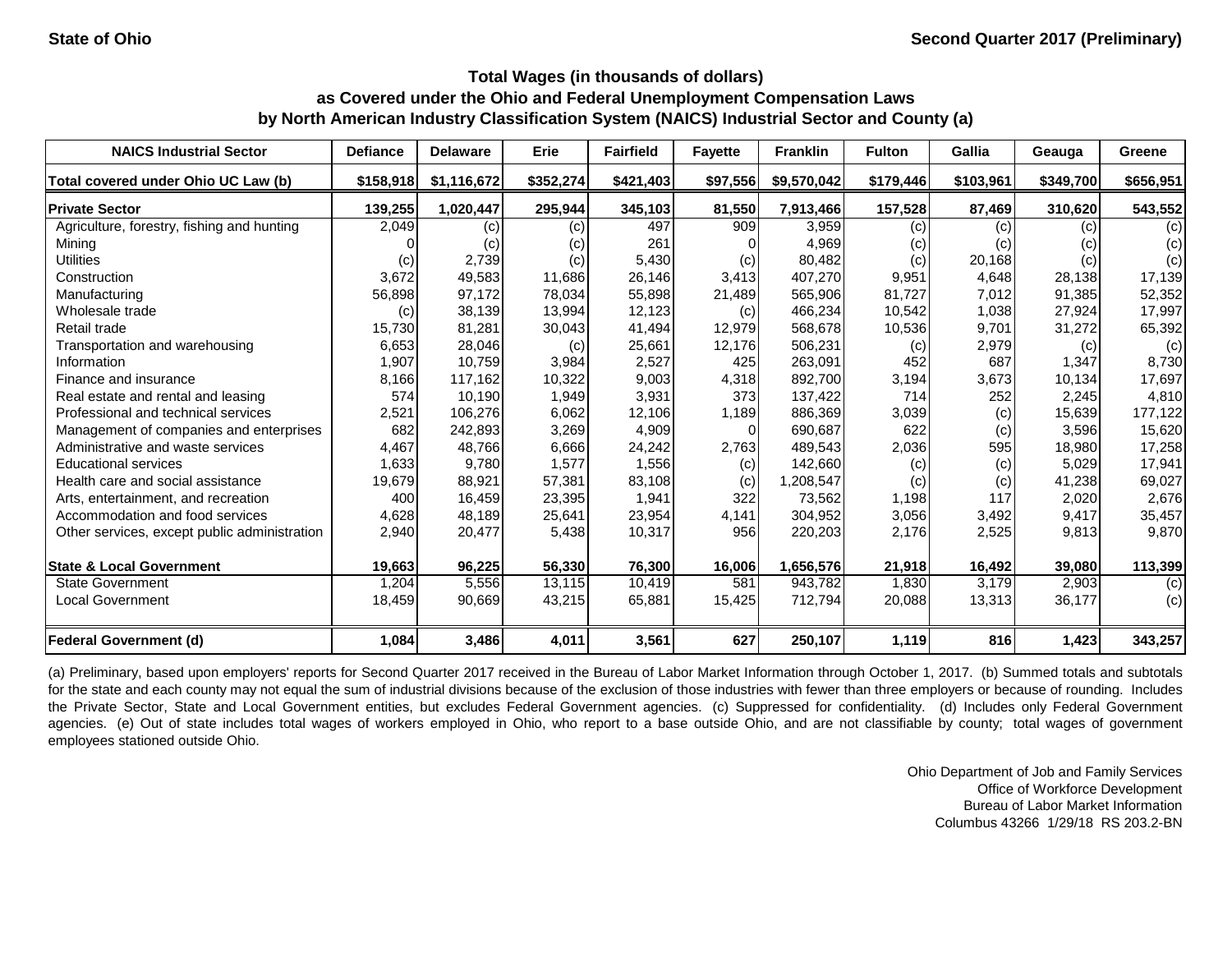| <b>NAICS Industrial Sector</b>               | <b>Guernsey</b> | <b>Hamilton</b> | <b>Hancock</b> | <b>Hardin</b> | <b>Harrison</b> | <b>Henry</b>       | <b>Highland</b> | <b>Hocking</b> | <b>Holmes</b> | Huron     |
|----------------------------------------------|-----------------|-----------------|----------------|---------------|-----------------|--------------------|-----------------|----------------|---------------|-----------|
| Total covered under Ohio UC Law (b)          | \$150,219       | \$7,037,935     | \$577,854      | \$73,104      | \$45,090        | \$108,516          | \$86,667        | \$54,832       | \$177,244     | \$204,836 |
| <b>Private Sector</b>                        | 128,746         | 6,489,822       | 543,290        | 60,873        | 39,199          | 90,038             | 64,990          | 37,078         | 162,562       | 181,351   |
| Agriculture, forestry, fishing and hunting   | 246             | 2,086           | (c)            | 2,131         | (c)             | (c)                | 261             | (c)            | .502          | (c)       |
| Mining                                       | 6,519           | 2,026           | (c)            |               | (c)             | $\left( c \right)$ | 338             | (c)            | 756           | (c)       |
| <b>Utilities</b>                             | 1,060           | 24,477          | 1,770          | 914           | 1,184           | 268                | 945             | (c)            | 1,728         | (c)       |
| Construction                                 | 16,226          | 329,087         | 15,328         | 1,430         | 5,863           | 10,578             | 3,117           | 2,517          | 23,747        | 24,938    |
| Manufacturing                                | 36,070          | 924,282         | 161,021        | 22,786        | 10,881          | 43,337             | 19,738          | 9,965          | 71,539        | 66,541    |
| Wholesale trade                              | 5,582           | 395,330         | 19,856         | 2,908         | 2,305           | 2,577              | 2,045           | 626            | 8,930         | (c)       |
| Retail trade                                 | 10,811          | 310,004         | 28,736         | 4,909         | 1,337           | 5,775              | 9,323           | 5,053          | 17,603        | 12,718    |
| Transportation and warehousing               | 5,515           | 134,588         | 70,541         | 2,624         | 3,828           | 5,478              | 940             | (c)            | 9,226         | 9,841     |
| Information                                  | 759             | 164,726         | 3,437          | 238           | (c)             | 818                | 734             | 381            | 596           | 1,227     |
| Finance and insurance                        | 3,765           | 635,445         | 8,414          | 2,282         | (c)             | 2,885              | 4,522           | 1,325          | 4,021         | 4,884     |
| Real estate and rental and leasing           | 608             | 95,989          | 3,726          | 281           | 935             | 618                | 447             | 959            | 436           | 1,034     |
| Professional and technical services          | 5,432           | 699,977         | 21,188         | 1,138         | (c)             | 869                | 830             | (c)            | 3,022         | (c)       |
| Management of companies and enterprises      | 200             | 716,861         | 97,922         |               | (c)             | $\Omega$           | 2,119           | (c)            | 487           | (c)       |
| Administrative and waste services            | 1,354           | 294,434         | 13,280         | 1,017         | 2,377           | 981                | 3,380           | 1,487          | 3,484         | 2,509     |
| <b>Educational services</b>                  | 249             | 101,012         | 11,428         | (c)           | $\Omega$        | 119                | 194             | 261            | (c)           | 1,175     |
| Health care and social assistance            | 25,941          | 1,159,507       | 61,107         | (c)           | 2,860           | 10,806             | 11,417          | 6,272          | (c)           | 28,189    |
| Arts, entertainment, and recreation          | 228             | 126,591         | 1,142          | 127           | 126             | 127                | 264             | 174            | 451           | 691       |
| Accommodation and food services              | 6,250           | 207,415         | 15,851         | 2,233         | 559             | 2,095              | 3,065           | 4,669          | 5,164         | 5,791     |
| Other services, except public administration | 1,930           | 165,986         | 8,143          | 1,045         | 1,056           | 1,376              | 1,310           | 1,273          | 2,353         | 6,541     |
| <b>State &amp; Local Government</b>          | 21,473          | 548,113         | 34,564         | 12,231        | 5,891           | 18,478             | 21,677          | 17,754         | 14,682        | 23,485    |
| <b>State Government</b>                      | 6,758           | 116,223         | 2,754          | 475           | 663             | 576                | 1,209           | 4,483          | 552           | 1,084     |
| <b>Local Government</b>                      | 14,715          | 431,890         | 31,810         | 11,756        | 5,228           | 17,902             | 20,468          | 13,271         | 14,130        | 22,401    |
| <b>Federal Government (d)</b>                | 1,687           | 170,164         | 2,104          | 833           | 630             | 882                | 1,160           | 562            | 846           | 1,723     |

(a) Preliminary, based upon employers' reports for Second Quarter 2017 received in the Bureau of Labor Market Information through October 1, 2017. (b) Summed totals and subtotals for the state and each county may not equal the sum of industrial divisions because of the exclusion of those industries with fewer than three employers or because of rounding. Includes the Private Sector, State and Local Government entities, but excludes Federal Government agencies. (c) Suppressed for confidentiality. (d) Includes only Federal Government agencies. (e) Out of state includes total wages of workers employed in Ohio, who report to a base outside Ohio, and are not classifiable by county; total wages of government employees stationed outside Ohio.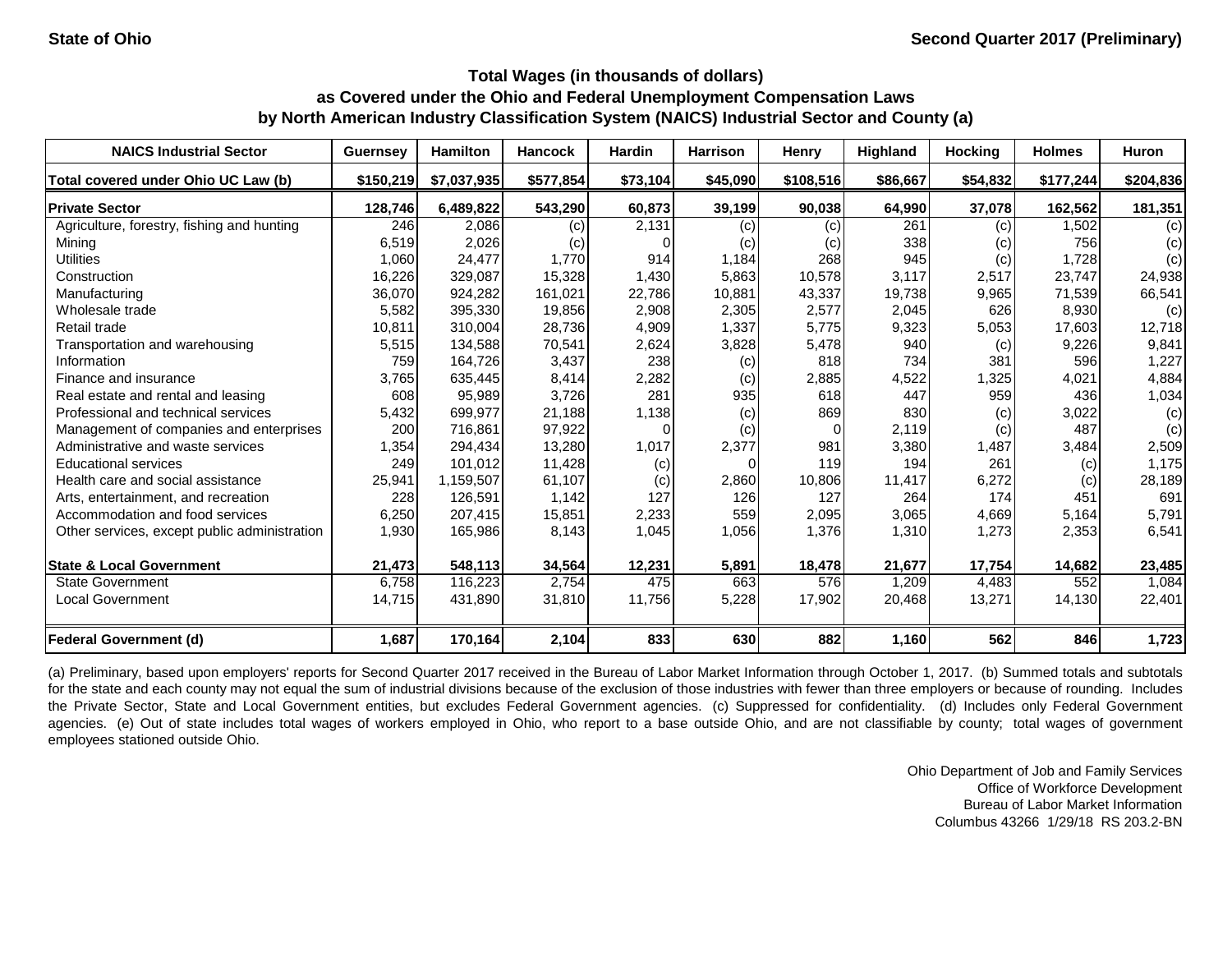| <b>NAICS Industrial Sector</b>               | <b>Jackson</b> | <b>Jefferson</b> | Knox      | Lake        | Lawrence  | Licking   | Logan     | Lorain    | Lucas       | <b>Madison</b> |
|----------------------------------------------|----------------|------------------|-----------|-------------|-----------|-----------|-----------|-----------|-------------|----------------|
| Total covered under Ohio UC Law (b)          | \$88,173       | \$193,856        | \$199,171 | \$1,038,503 | \$105,810 | \$525,665 | \$210,374 | \$992,420 | \$2,283,597 | \$178,029      |
| <b>Private Sector</b>                        | 72,341         | 165,840          | 176,491   | 908,681     | 78,975    | 440,927   | 188,945   | 837,950   | 1,940,422   | 138,775        |
| Agriculture, forestry, fishing and hunting   | 346            |                  | 727       | 8,217       |           | 6,284     | 910       | 8,947     | 1,842       | 2,089          |
| Mining                                       | 451            | 1,463            | 957       | 3,269       | (c)       | 667       | 1,145     | 213       | 3,063       | 0              |
| <b>Utilities</b>                             | 635            | 19,205           | 728       | 28,666      | 1,346     | 3,549     | 527       | 4,321     | 8,300       | $\Omega$       |
| Construction                                 | 4,981          | 12,421           | 13,143    | 56,621      | 10,400    | 28,763    | 7,268     | 49,452    | 126,892     | 5,101          |
| Manufacturing                                | 29,037         | 19,188           | 65,632    | 322,106     | (c)       | 87,703    | 83,075    | 241,542   | 373,151     | 50,780         |
| Wholesale trade                              | 1,394          | 5,280            | 4,879     | 50,127      | 3,161     | 18,302    | 5,903     | 49,049    | 93,888      | 4,317          |
| Retail trade                                 | 8,462          | 17,191           | 13,606    | 81,296      | 10,210    | 50,998    | 10,878    | 78,633    | 161,317     | 14,445         |
| Transportation and warehousing               | 1,713          | 14,316           | 2,777     | 10,606      | 7,318     | 17,152    | 22,135    | 23,694    | 73,744      | 25,180         |
| Information                                  | 478            | 4,216            | 1,508     | 9,258       | 853       | 3,330     | 542       | 7,011     | 22,278      | 470            |
| Finance and insurance                        | 2,493          | 3,451            | 4,147     | 19,776      | 2,234     | 37,065    | 3,224     | 26,674    | 85,990      | 1,477          |
| Real estate and rental and leasing           | 374            | 1,440            | 923       | 9,170       | 1,758     | 3,649     | 1,444     | 7,400     | 28,653      | 383            |
| Professional and technical services          | 684            | (c)              | 3,262     | 42,786      | 1,958     | 30,143    | (c)       | 33,161    | 127,798     | (c)            |
| Management of companies and enterprises      | 242            | (c)              | 855       | 44,880      | 1,324     | 9,515     | (c)       | 33,688    | 121,233     | (c)            |
| Administrative and waste services            | 3,319          | 7,390            | 7,178     | 38,551      | 3,493     | 18,538    | 12,593    | 47,360    | 98,409      | 6,102          |
| <b>Educational services</b>                  | (c)            | (c)              | 15,169    | 10,501      | 259       | 13,444    | 65        | 27,652    | 22,611      | (c)            |
| Health care and social assistance            | (c)            | (c)              | 30,996    | 108,730     | 21,807    | 69,081    | 19,846    | 137,832   | 444,690     | (c)            |
| Arts, entertainment, and recreation          | 215            | 1,237            | 630       | 5,617       | 106       | 3,167     | 793       | 5,682     | 23,948      | 290            |
| Accommodation and food services              | 3,071          | 5,797            | 6,169     | 37,507      | 4,347     | 20,304    | 4,956     | 34,877    | 77,148      | 4,039          |
| Other services, except public administration | 1,036          | 3,453            | 3,204     | 20,997      | 2,021     | 19,274    | 3,307     | 20,762    | 45,464      | 1,062          |
| <b>State &amp; Local Government</b>          | 15,832         | 28,016           | 22,680    | 129,822     | 26,835    | 84,738    | 21,429    | 154,470   | 343,175     | 39,254         |
| <b>State Government</b>                      | 2,143          | 1,055            | 3,570     | 1,201       | 2,849     | 13,386    | 1,015     | 17,396    | 126,286     | 20,267         |
| <b>Local Government</b>                      | 13,689         | 26,961           | 19,110    | 128,621     | 23,986    | 71,352    | 20,414    | 137,074   | 216,889     | 18,987         |
| <b>Federal Government (d)</b>                | 879            | 2,240            | 1,449     | 7,302       | 1,762     | 6,554     | 1,855     | 27,702    | 31,288      | 1,113          |

(a) Preliminary, based upon employers' reports for Second Quarter 2017 received in the Bureau of Labor Market Information through October 1, 2017. (b) Summed totals and subtotals for the state and each county may not equal the sum of industrial divisions because of the exclusion of those industries with fewer than three employers or because of rounding. Includes the Private Sector, State and Local Government entities, but excludes Federal Government agencies. (c) Suppressed for confidentiality. (d) Includes only Federal Government agencies. (e) Out of state includes total wages of workers employed in Ohio, who report to a base outside Ohio, and are not classifiable by county; total wages of government employees stationed outside Ohio.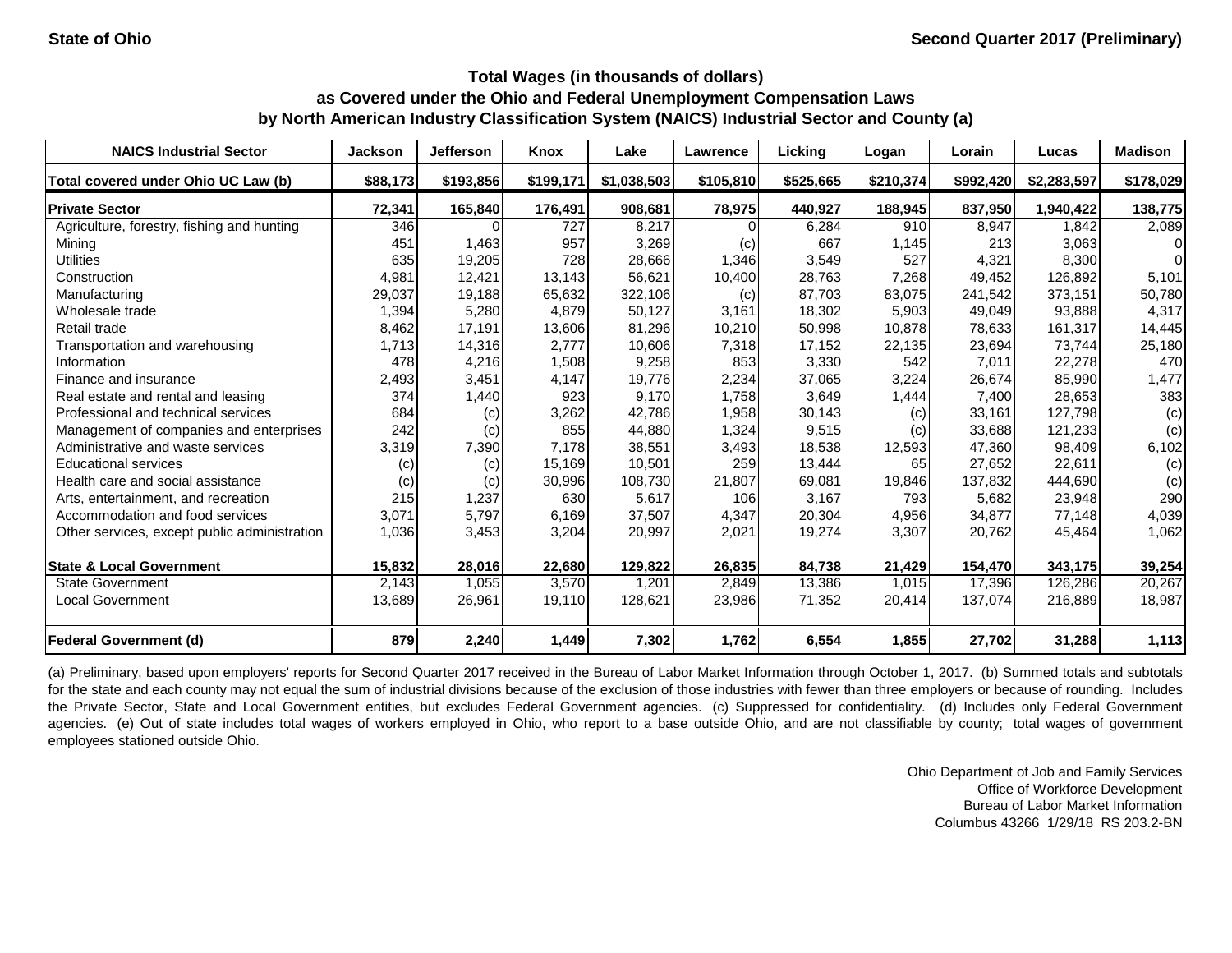| <b>NAICS Industrial Sector</b>               | <b>Mahoning</b> | <b>Marion</b> | <b>Medina</b> | <b>Meigs</b> | <b>Mercer</b> | Miami     | <b>Monroe</b> | Montgomery  | Morgan   | <b>Morrow</b> |
|----------------------------------------------|-----------------|---------------|---------------|--------------|---------------|-----------|---------------|-------------|----------|---------------|
| Total covered under Ohio UC Law (b)          | \$886,127       | \$246,530     | \$607,232     | \$26,622     | \$186,435     | \$406,084 | \$21,366      | \$2,796,902 | \$23,753 | \$45,552      |
| <b>Private Sector</b>                        | 749,469         | 203,317       | 535,581       | 17,098       | 161,163       | 356,803   | 15,013        | 2,483,018   | 18,195   | 31,649        |
| Agriculture, forestry, fishing and hunting   | 1,226           | (c)           | 1,191         | 345          | (c)           | 752       | (c)           | 1,913       | (c)      | 358           |
| Mining                                       | 2,281           | (c)           | 124           | 750          | (c)           | 767       | 963           | 460         | (c)      | 162           |
| <b>Utilities</b>                             | 7,429           | 2,104         | 1,160         | (c)          | (c)           | (c)       | 1,062         | 11,087      | (c)      | (c)           |
| Construction                                 | 61,947          | 7,210         | 54,247        | 2,279        | 11,461        | 19,405    | 1,867         | 118,672     | 1,074    | 2,145         |
| Manufacturing                                | 105,905         | 78,111        | 119,860       | 1,069        | 74,984        | 133,978   | (c)           | 362,522     | 5,668    | 12,399        |
| Wholesale trade                              | 55,958          | 10,069        | 48,680        | (c)          | (c)           | (c)       | 802           | 133,935     | (c)      | 1,356         |
| Retail trade                                 | 78,739          | 18,021        | 55,125        | 3,181        | 12,959        | 33,562    | 1,642         | 156,976     | 1,432    | 3,648         |
| Transportation and warehousing               | 32,238          | 10,009        | 32,067        | 346          | 13,527        | 21,742    | 2,575         | 96,688      | 17       | (c)           |
| Information                                  | 13,389          | 3,643         | 4,095         | (c)          | 1,296         | 681       | (c)           | 119,054     | 196      | 169           |
| Finance and insurance                        | 25,694          | 4,277         | 15,504        | 1,068        | 7,004         | 9,111     | 1,355         | 160,431     | 604      | 722           |
| Real estate and rental and leasing           | 7,422           | 2,864         | 5,070         | 286          | 683           | 2,545     | 88            | 30,084      | 18       | 520           |
| Professional and technical services          | 33,788          | 2,429         | 26,638        | (c)          | (c)           | (c)       | 406           | 212,092     | 729      | (c)           |
| Management of companies and enterprises      | 16,850          | 1,829         | 50,629        | (c)          | (c)           | (c)       | $\Omega$      | 67,044      |          | (c)           |
| Administrative and waste services            | 52,721          | 8,516         | 23,125        | 563          | 1,925         | 14,430    | 803           | 115,509     | 245      | 724           |
| <b>Educational services</b>                  | 4,526           | 267           | 2,928         | (c)          | (c)           | 1,294     | (c)           | 69,671      |          | 68            |
| Health care and social assistance            | 188,026         | 41,374        | 57,082        | (c)          | (c)           | 42,199    | (c)           | 662,131     | 2,630    | 5,213         |
| Arts, entertainment, and recreation          | 6,346           | 466           | 4,180         |              | 350           | 1,134     | 33            | 16,853      | (c)      | 574           |
| Accommodation and food services              | 36,377          | 7,274         | 22,235        | 1,441        | 3,964         | 14,394    | 626           | 95,218      | (c)      | 1,285         |
| Other services, except public administration | 18,606          | 3,753         | (c)           | (c)          | 3,986         | 8,503     | (c)           | 52,679      | 132      | 595           |
| <b>State &amp; Local Government</b>          | 136,658         | 43,213        | 71,651        | 9,524        | 25,272        | 49,281    | 6,353         | 313,884     | 5,558    | 13,903        |
| <b>State Government</b>                      | 37,842          | 10,226        | 1,533         | 449          | 2,122         | 1,980     | 482           | 21,672      | 750      | 961           |
| <b>Local Government</b>                      | 98,816          | 32,987        | 70,118        | 9,075        | 23,150        | 47,301    | 5,871         | 292,212     | 4,808    | 12,942        |
| <b>Federal Government (d)</b>                | 20,380          | 1,609         | 5,332         | 722          | 1,229         | 2,665     | 586           | 81,271      | 491      | 579           |

(a) Preliminary, based upon employers' reports for Second Quarter 2017 received in the Bureau of Labor Market Information through October 1, 2017. (b) Summed totals and subtotals for the state and each county may not equal the sum of industrial divisions because of the exclusion of those industries with fewer than three employers or because of rounding. Includes the Private Sector, State and Local Government entities, but excludes Federal Government agencies. (c) Suppressed for confidentiality. (d) Includes only Federal Government agencies. (e) Out of state includes total wages of workers employed in Ohio, who report to a base outside Ohio, and are not classifiable by county; total wages of government employees stationed outside Ohio.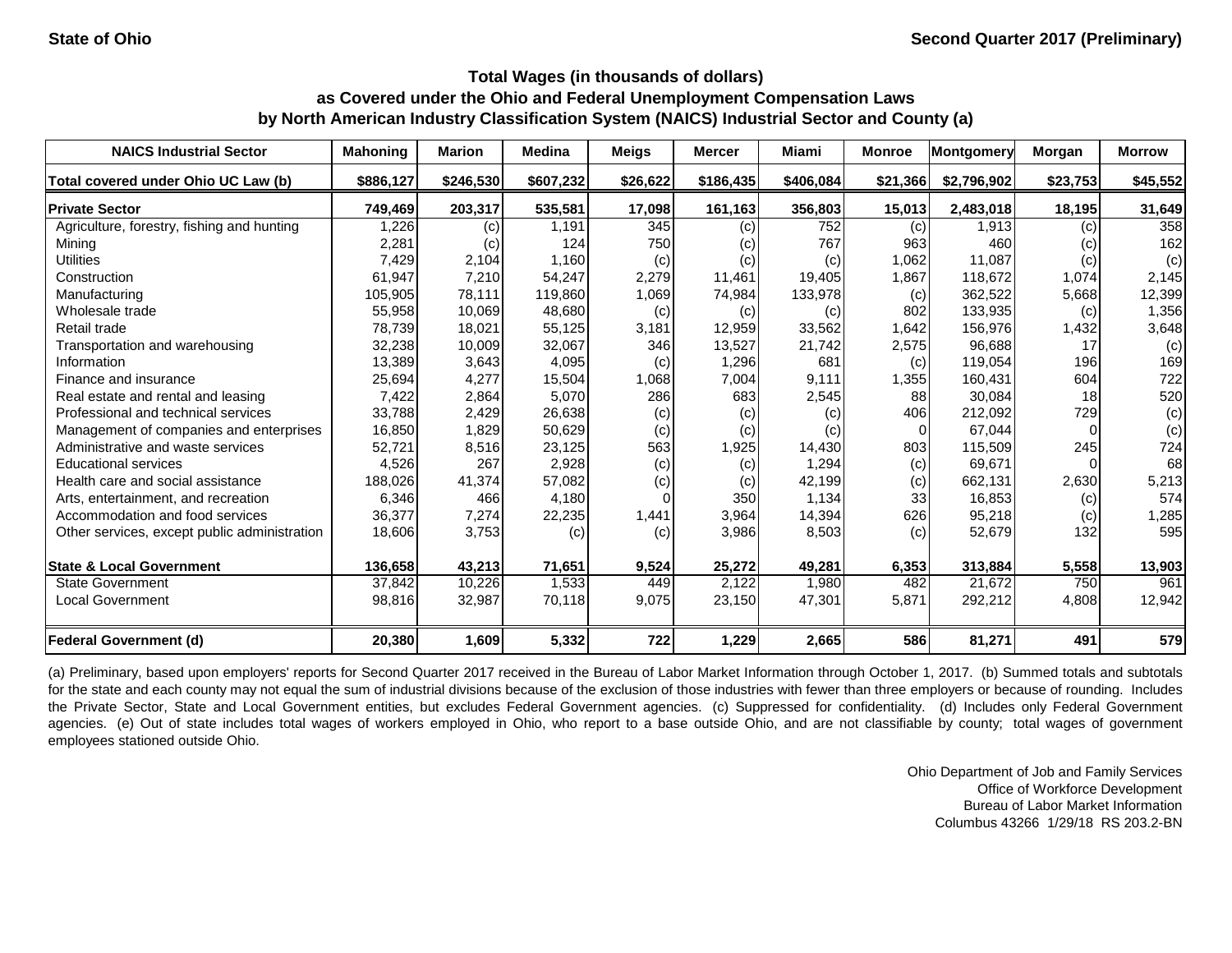| <b>NAICS Industrial Sector</b>               | <b>Muskingum</b> | <b>Noble</b> | <b>Ottawa</b> | <b>Paulding</b> | Perry    | <b>Pickaway</b> | <b>Pike</b> | Portage   | <b>Preble</b> | Putnam    |
|----------------------------------------------|------------------|--------------|---------------|-----------------|----------|-----------------|-------------|-----------|---------------|-----------|
| Total covered under Ohio UC Law (b)          | \$313,176        | \$29,433     | \$138,079     | \$40,418        | \$56,306 | \$148,170       | \$115,063   | \$586,013 | \$91,995      | \$106,668 |
| <b>Private Sector</b>                        | 266,079          | 18,889       | 116,870       | 31,790          | 42,405   | 101,374         | 101,468     | 444,510   | 76,416        | 93,325    |
| Agriculture, forestry, fishing and hunting   | 166              | $\Omega$     | 673           | (c)             | 132      | (c)             | 177         | 1,047     | (c)           | (c)       |
| Mining                                       | 6,572            | 1,456        | 1,706         | (c)             | 1,575    | (c)             | 398         | 3,704     | (c)           | (c)       |
| <b>Utilities</b>                             | 4,690            | 54           | (c)           | (c)             | 528      | (c)             | (c)         | (c)       | (c)           | (c)       |
| Construction                                 | 10,965           | 2,446        | 6,968         | 1,081           | 10,123   | 10,241          | 8,674       | 29,560    | 3,475         | 9,445     |
| Manufacturing                                | 35,671           | 3,830        | 27,194        | 14,128          | 9,130    | 30,223          | 8,505       | 136,550   | 39,248        | 43,899    |
| Wholesale trade                              | 10,696           | 999          | (c)           | (c)             | 1,694    | (c)             | (c)         | 59,205    | (c)           | 5,761     |
| Retail trade                                 | 31,906           | 1,617        | 10,635        | 2,088           | 4,095    | 9,866           | 5,733       | 44,470    | 7,912         | 6,120     |
| Transportation and warehousing               | 17,643           | 1,909        | 3,463         | 1,472           | 624      | 11,308          | 3,265       | (c)       | 3,528         | (c)       |
| Information                                  | 5,358            | 95           | 535           | 136             | 253      | 542             | 316         | 5,862     | 225           | 841       |
| Finance and insurance                        | 9,374            | 1,165        | 3,698         | 955             | 1,328    | 3,177           | 2,010       | 8,399     | 2,055         | 3,533     |
| Real estate and rental and leasing           | 1,677            | 19           | 1,021         | 144             | 58       | 837             | 315         | 3,639     | 479           | 272       |
| Professional and technical services          | 10,864           | 1,846        | 2,048         | 724             | 1,246    | (c)             | (c)         | 18,764    | (c)           | 2,471     |
| Management of companies and enterprises      | 2,735            | (c)          | 1,186         | $\Omega$        | 1,134    | (c)             | (c)         | 16,799    | (c)           | 0         |
| Administrative and waste services            | 10,929           | (c)          | 2,278         | 544             | 2,410    | 4,592           | 42,163      | 12,737    | 1,389         | 3,352     |
| <b>Educational services</b>                  | (c)              |              | (c)           | (c)             | (c)      | (c)             | (c)         | 4,765     | 51            | (c)       |
| Health care and social assistance            | (c)              | 1,827        | (c)           | (c)             | (c)      | (c)             | (c)         | 45,371    | 7,522         | (c)       |
| Arts, entertainment, and recreation          | 1,575            | (c)          | 5,052         | (c)             | 81       | 646             | (c)         | 2,295     | 89            | 242       |
| Accommodation and food services              | 12,792           | (c)          | 10,529        | (c)             | 1,222    | 4,988           | (c)         | 21,062    | 3,407         | 2,258     |
| Other services, except public administration | 8,191            | 313          | 4,525         | 593             | 655      | 1,249           | 1,116       | 10,374    | 1,764         | 1,543     |
| <b>State &amp; Local Government</b>          | 47,097           | 10,544       | 21,209        | 8,628           | 13,901   | 46,796          | 13,595      | 141,503   | 15,579        | 13,343    |
| <b>State Government</b>                      | 3,784            | 6,549        | 2,236         | 398             | 619      | 20,146          | 1,005       | (c)       | 854           | 519       |
| Local Government                             | 43,313           | 3,995        | 18,973        | 8,230           | 13,282   | 26,650          | 12,590      | (c)       | 14,725        | 12,824    |
| <b>Federal Government (d)</b>                | 3,131            | 238          | 4,468         | 571             | 762      | 1,179           | 1,064       | 5,098     | 862           | 787       |

(a) Preliminary, based upon employers' reports for Second Quarter 2017 received in the Bureau of Labor Market Information through October 1, 2017. (b) Summed totals and subtotals for the state and each county may not equal the sum of industrial divisions because of the exclusion of those industries with fewer than three employers or because of rounding. Includes the Private Sector, State and Local Government entities, but excludes Federal Government agencies. (c) Suppressed for confidentiality. (d) Includes only Federal Government agencies. (e) Out of state includes total wages of workers employed in Ohio, who report to a base outside Ohio, and are not classifiable by county; total wages of government employees stationed outside Ohio.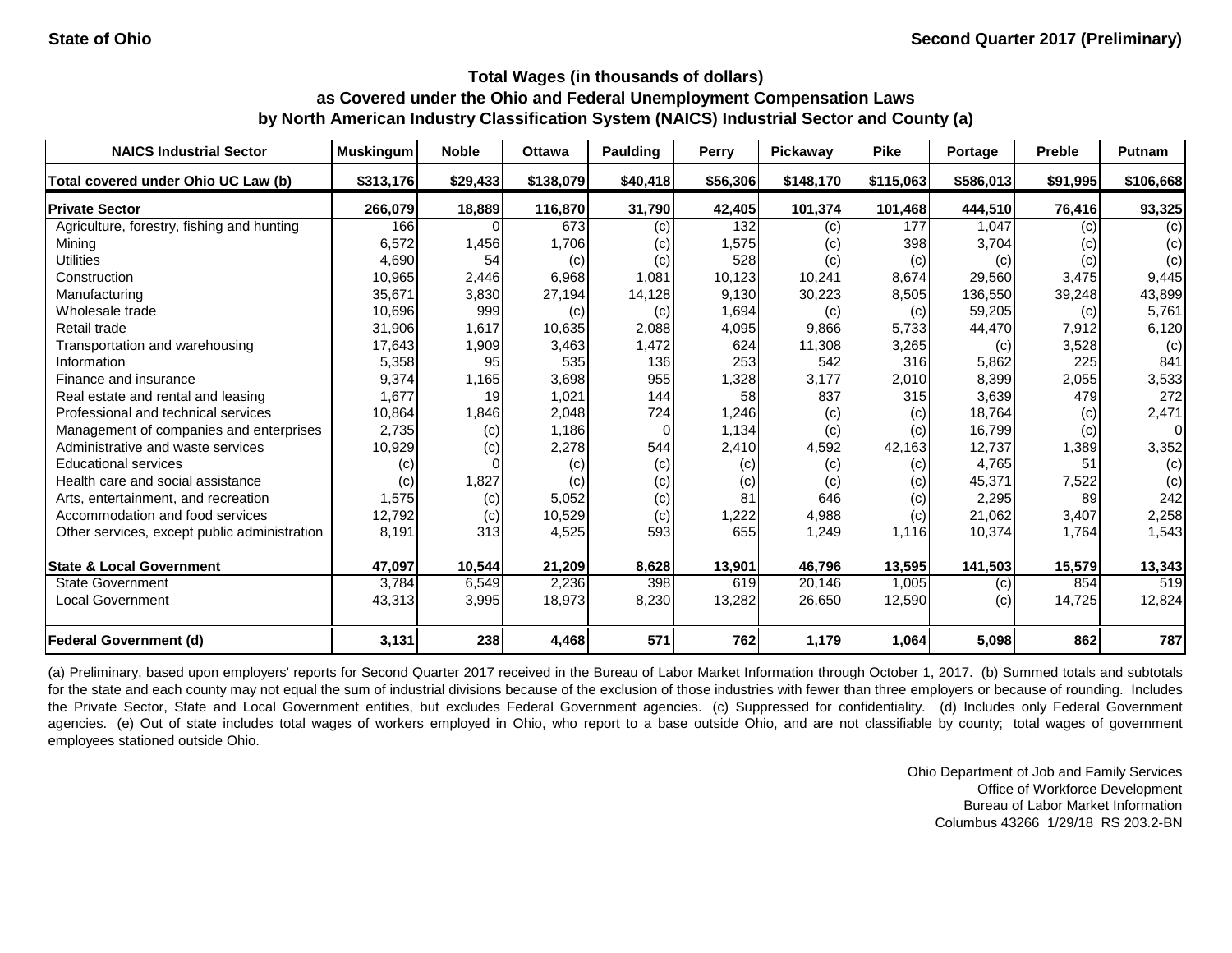| <b>NAICS Industrial Sector</b>               | <b>Richland</b> | <b>Ross</b> | <b>Sandusky</b> | <b>Scioto</b> | <b>Seneca</b> | <b>Shelby</b> | <b>Stark</b> | <b>Summit</b> | <b>Trumbull</b> | Tuscarawasl |
|----------------------------------------------|-----------------|-------------|-----------------|---------------|---------------|---------------|--------------|---------------|-----------------|-------------|
| Total covered under Ohio UC Law (b)          | \$448,983       | \$272,910   | \$263,041       | \$213,682     | \$171,172     | \$326,901     | \$1,570,845  | \$3,059,428   | \$641,805       | \$370,272   |
| <b>Private Sector</b>                        | 376,441         | 217,402     | 232,390         | 164,016       | 146,866       | 301,966       | 1,382,326    | 2,728,254     | 550,869         | 324,333     |
| Agriculture, forestry, fishing and hunting   | (c)             | 843         | (c)             | (c)           | 474           | 1,183         | 2,363        | 415           | 781             | 1,063       |
| Mining                                       | (c)             | 281         | (c)             | (c)           | 2,058         |               | 6,584        | 1,881         | 726             | 15,785      |
| <b>Utilities</b>                             | (c)             | 3,322       | 807             | 1,574         | 1,737         | (c)           | 11,696       | 22,376        | (c)             | 1,519       |
| Construction                                 | 26,037          | 7,142       | 10,746          | 5,746         | 11,938        | 22,524        | 98,517       | 147,329       | 31,048          | 52,331      |
| Manufacturing                                | 117,080         | 69,560      | 124,251         | 18,120        | 50,441        | 192,602       | 349,961      | 385,533       | 169,714         | 93,404      |
| Wholesale trade                              | 18,859          | 5,361       | 6,966           | 3,642         | 8,752         | 13,985        | 76,160       | 197,502       | (c)             | 15,925      |
| Retail trade                                 | 42,501          | 25,337      | 17,148          | 20,081        | 14,972        | 12,114        | 123,100      | 226,207       | 66,487          | 26,911      |
| Transportation and warehousing               | (c)             | 8,622       | 7,619           | 4,681         | 6,837         | (c)           | 35,575       | 97,580        | 30,084          | 10,236      |
| Information                                  | 6,209           | 3,701       | 1,202           | 1,332         | 1,189         | 1,174         | 15,642       | 63,392        | 4,387           | 2,383       |
| Finance and insurance                        | 12,482          | 5,451       | 5,627           | 5,773         | 5,101         | 4,451         | 70,634       | 152,166       | 16,003          | 7,448       |
| Real estate and rental and leasing           | 2,594           | 1,072       | 3,336           | 1,654         | 585           | 857           | 13,351       | 29,136        | 7,079           | 3,329       |
| Professional and technical services          | 9,216           | 2,606       | 3,049           | 7,499         | (c)           | (c)           | 71,751       | 207,856       | 11,174          | 11,445      |
| Management of companies and enterprises      | 1,673           | 3,335       | 4,253           | 696           | (c)           | (c)           | 22,813       | 325,205       | 14,384          | 1,004       |
| Administrative and waste services            | 23,846          | 5,620       | 7,620           | 2,926         | 3,298         | 10,471        | 67,064       | 137,611       | 28,287          | 13,792      |
| <b>Educational services</b>                  | 2,165           | 448         | (c)             | 919           | 9,020         | 738           | 21,191       | 30,930        | 3,005           | 693         |
| Health care and social assistance            | 70,366          | 59,965      | (c)             | 76,360        | 17,124        | 20,105        | 288,423      | 530,020       | 101,291         | 45,596      |
| Arts, entertainment, and recreation          | 1,791           | 739         | 1,106           | 150           | 369           | 277           | 9,522        | 23,769        | 2,646           | 1,612       |
| Accommodation and food services              | 17,122          | 11,373      | 7,021           | 9,280         | 6,197         | 4,345         | 63,277       | 88,057        | 23,907          | 12,451      |
| Other services, except public administration | 7,237           | 2,624       | 4,306           | 3,420         | 2,978         | 4,484         | 34,702       | 61,289        | 13,666          | 7,406       |
| <b>State &amp; Local Government</b>          | 72,542          | 55,508      | 30,651          | 49,666        | 24,306        | 24,935        | 188,519      | 331,174       | 90,936          | 45,939      |
| <b>State Government</b>                      | 20,527          | 22,718      | 1,394           | 18,520        | 3,395         | 3,264         | 20,701       | 63,633        | 11,859          | 6,338       |
| Local Government                             | 52,015          | 32,790      | 29,257          | 31,146        | 20,911        | 21,671        | 167,818      | 267,541       | 79,077          | 39,601      |
| <b>Federal Government (d)</b>                | 10,389          | 29,277      | 1,489           | 2,280         | 1,548         | 912           | 15,412       | 30,893        | 7,360           | 3,639       |

(a) Preliminary, based upon employers' reports for Second Quarter 2017 received in the Bureau of Labor Market Information through October 1, 2017. (b) Summed totals and subtotals for the state and each county may not equal the sum of industrial divisions because of the exclusion of those industries with fewer than three employers or because of rounding. Includes the Private Sector, State and Local Government entities, but excludes Federal Government agencies. (c) Suppressed for confidentiality. (d) Includes only Federal Government agencies. (e) Out of state includes total wages of workers employed in Ohio, who report to a base outside Ohio, and are not classifiable by county; total wages of government employees stationed outside Ohio.